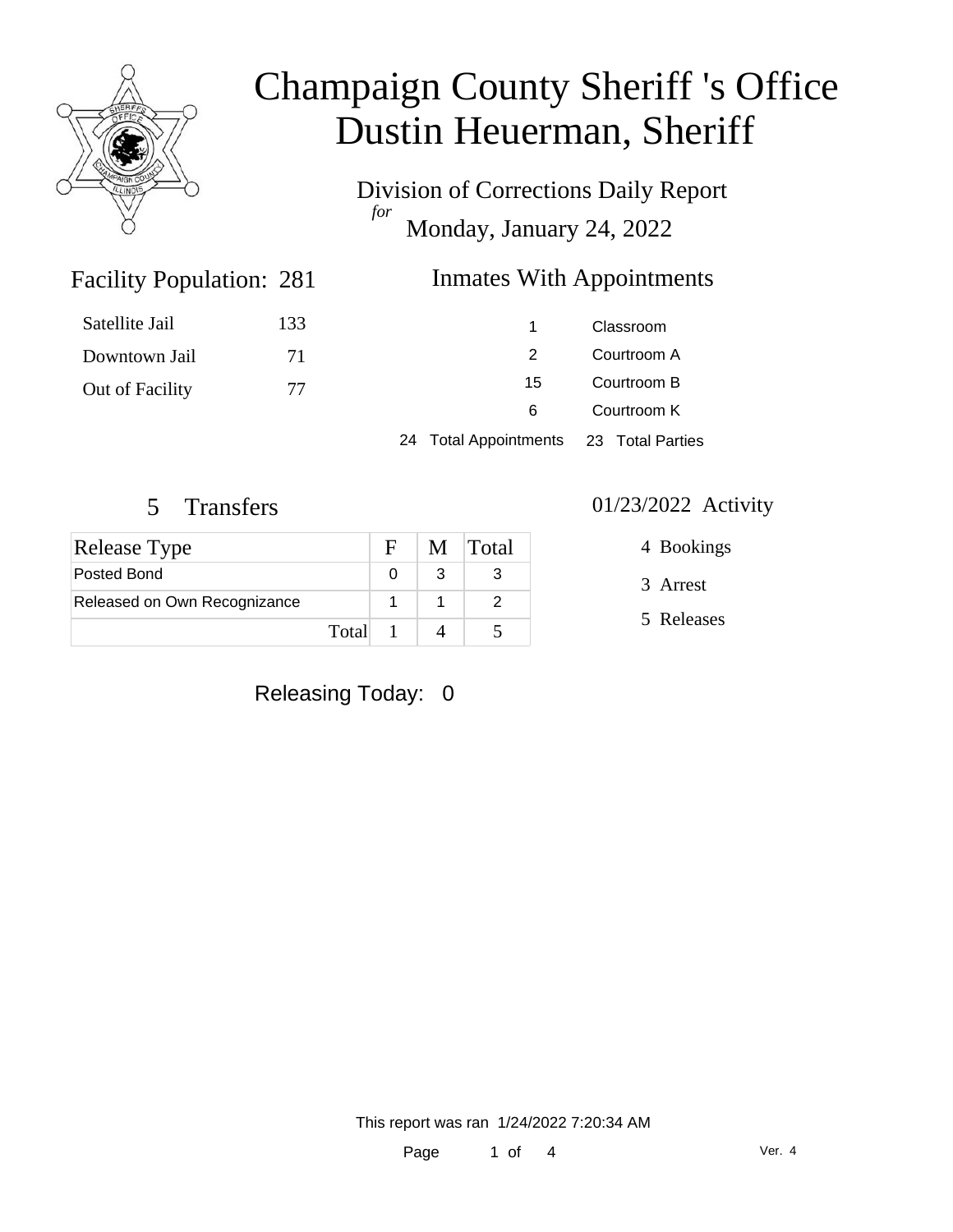

# Champaign County Sheriff 's Office Dustin Heuerman, Sheriff

Division of Corrections Daily Report *for* Monday, January 24, 2022

#### Custody Status Count

- Direct Criminal Contempt 1
- Electronic Home Dentention 12
	- Felony Arraignment 4
	- Felony Pre-Sentence 7
		- Felony Pre-Trial 206
	- Felony Pre-Trial DUI 4
	- Felony Sentenced CCSO 5
	- Felony Sentenced IDOC 27
		- Hold Sentenced Other 1
	- Misdemeanor Arraignment 2
		- Misdemeanor Pre-Trial 5
- Misdemeanor Sentenced CCSO 1
	- Petition to Revoke 1
	- Remanded to DHS 4
	- Traffic Sentenced CCSO 1
		- Total 281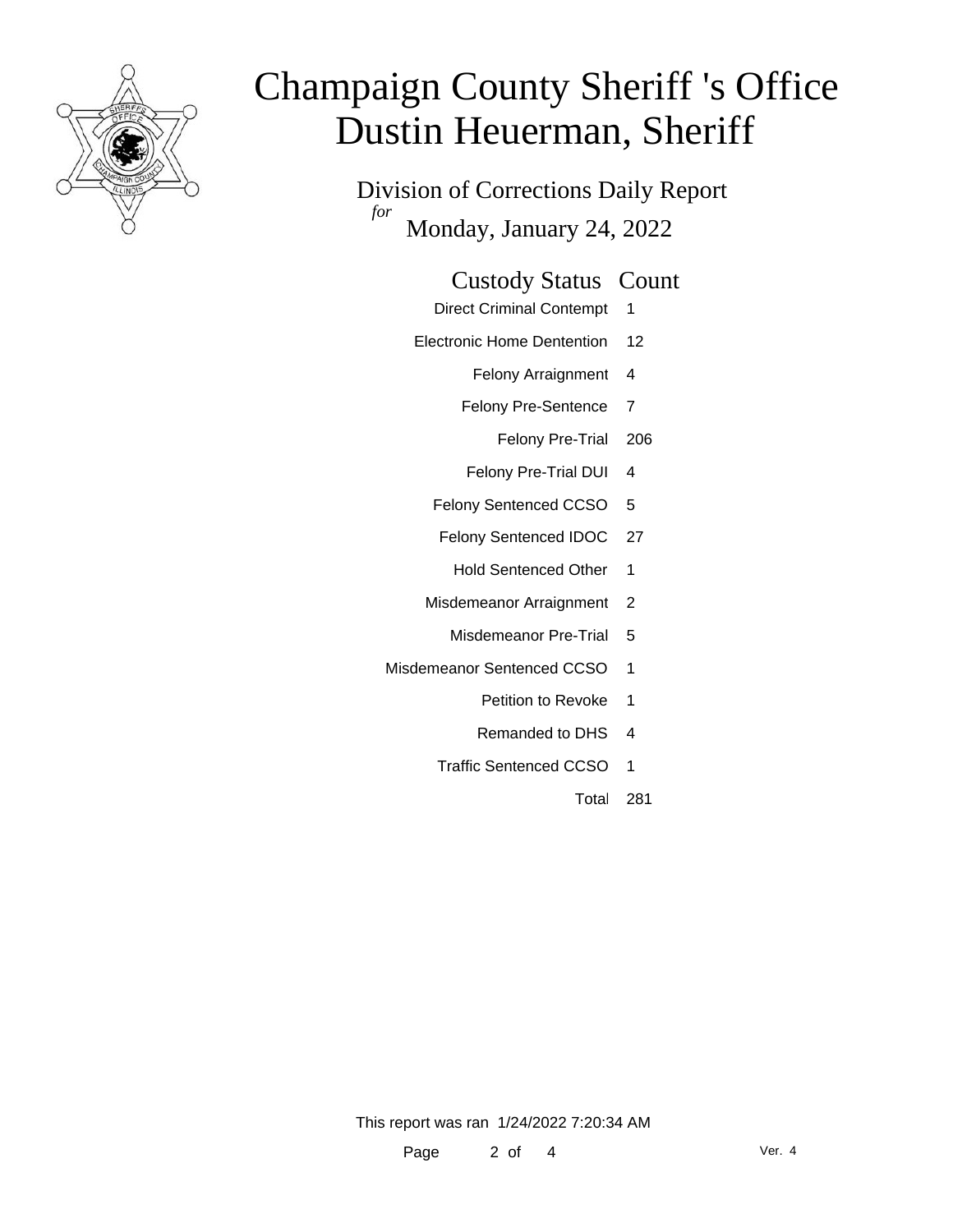

# Champaign County Sheriff 's Office Dustin Heuerman, Sheriff

Division of Corrections Daily Report *for* Monday, January 24, 2022

### Inmates With Appointments

| Jailing Party Name           | Location    | Number of Records / Node |
|------------------------------|-------------|--------------------------|
| BREADY, ANDREW NICHOLAS      | Courtroom K | 1 / Satellite Jail       |
| <b>BROWN, DARRION DEVON</b>  | Courtroom K | 1 / Satellite Jail       |
| BURNETT, TIMOTHY LYNN        | Courtroom B | 1 / Downtown Jail        |
| CONERLY, KIN JOSEPH          | Courtroom B | 2 / Satellite Jail       |
| <b>CROSS, STEED GATHON</b>   | Courtroom A | 1 / Satellite Jail       |
| DOMINGO-CASTANEDA, FRANCISCO | Courtroom B | 1 / Downtown Jail        |
| DORRIS, KEMION DAETOCE       | Courtroom B | 1 / Out of Facility      |
| FRANDLE, MARK RYAN           | Courtroom B | 1 / Satellite Jail       |
| HILL, JACOB MILES            | Courtroom B | 1 / Satellite Jail       |
| HOWARD, BRION LIN            | Courtroom B | 1 / Satellite Jail       |
| JOHNSON, BRENTON Z           | Courtroom K | 1 / Satellite Jail       |
| LAWS, WILLIAM ZARAK, Third   | Courtroom B | 1 / Satellite Jail       |
| LENOIR, JOHN CHRISTOPHER     | Courtroom B | 1 / Downtown Jail        |
| MILLER, D'ANDRE              | Courtroom B | 1 / Out of Facility      |
| MOORE, COLTIN RILEY          | Courtroom K | 1 / Satellite Jail       |
| NELSON, RORY DEMOND          | Courtroom B | 1 / Satellite Jail       |
| NIKOLAEV, YEVGENIY           | Courtroom A | 1 / Out of Facility      |
| REXROAD, CALVIN ALLEN        | Courtroom B | 1 / Satellite Jail       |
| ROBINSON, DONNELL LEVON      | Courtroom B | 1 / Downtown Jail        |
| RUFFIN, JONATHON CECIL       | Classroom   | 1 / Satellite Jail       |
| STARKS, RAMEON TAHZIER       | Courtroom B | 1 / Downtown Jail        |
| WESLEY, FRANK LADELL         | Courtroom K | 1 / Satellite Jail       |
| WILLIAMS, KHAMRON MARCELL    | Courtroom K | 1 / Satellite Jail       |

### **Transfers**

BINION, ROBERT Released on Own Recognizance Satellite Jail

This report was ran 1/24/2022 7:20:34 AM